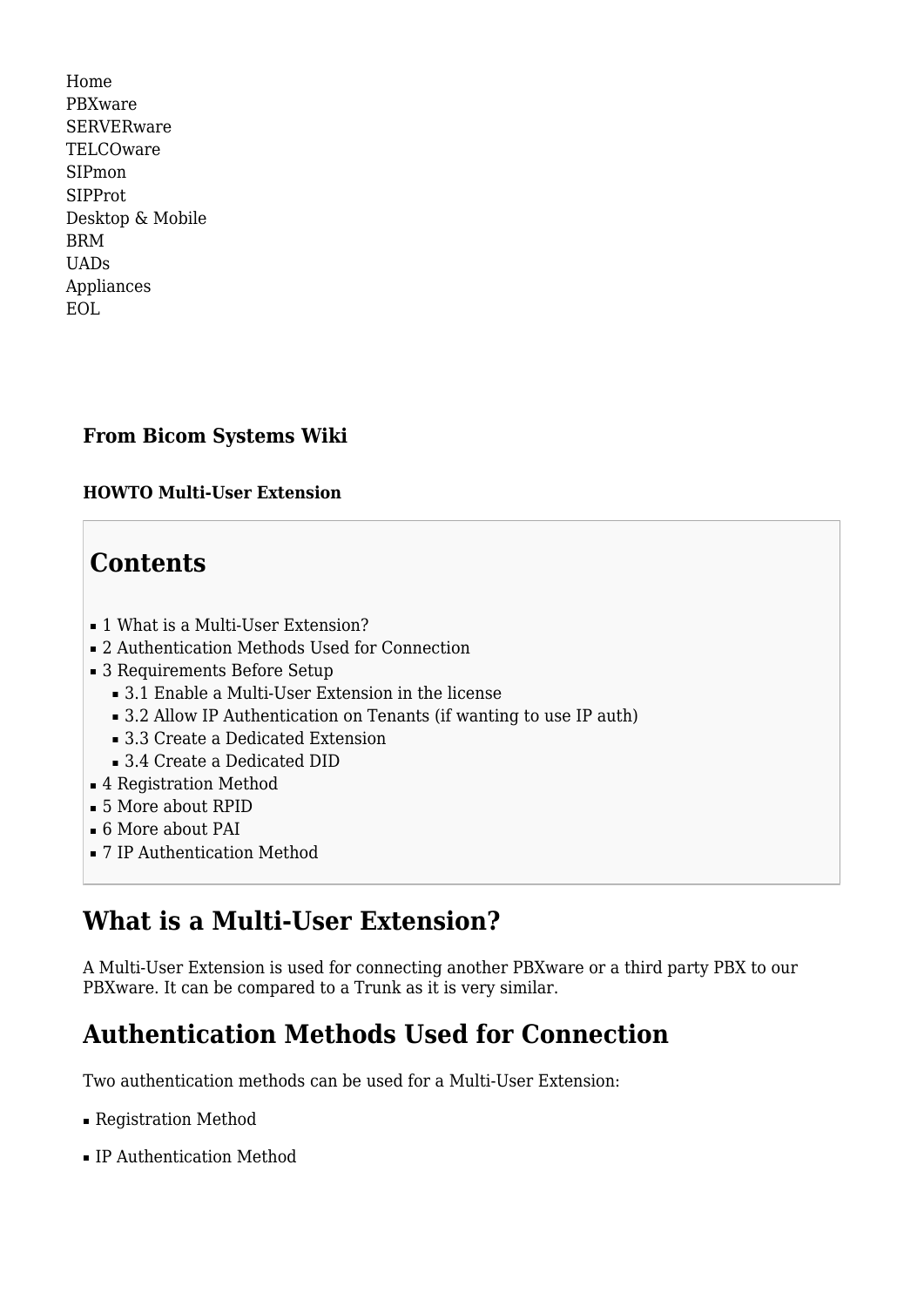## **Requirements Before Setup**

### **Enable a Multi-User Extension in the license**

■ To do so, please contact your account manager.

### **Allow IP Authentication on Tenants (if wanting to use IP auth)**

| <b>Allow IP Address Authentication</b><br>for Extensions: | Yes. | No | Not Set |  |
|-----------------------------------------------------------|------|----|---------|--|
|-----------------------------------------------------------|------|----|---------|--|

■ To do so, please navigate to the following path:

*For Multi-Tenant Edition:*

```
'Master Tenant' → 'Tenants' → Edit 'Tenant' → 'Features' section → 'Allow IP Authentication for
                                          \overline{1}Extensions' → Set to 'Yes'
                                          \blacksquare
```
*For Contact Center Edition:*

```
'Settings' → 'Servers' → 'Features' section → 'Allow IP Authentication for Extensions' → Set to
                                                      \blacksquare'Yes'
                  _____________________________
. _ _ _ _ _ _ _ _ _ _
```
### **Create a Dedicated Extension**

*For more information, please refer to this link:* [https://wiki.bicomsystems.com/MT\\_6\\_Extensions](https://wiki.bicomsystems.com/MT_6_Extensions)

**NOTE:** 'Enhanced Services' should not be enabled on the Multi-User Extension.

| <b>Destination:</b>           | <b>Multi User</b>  |  | ٠        | $\checkmark$ |
|-------------------------------|--------------------|--|----------|--------------|
| <b>Value:</b>                 | $104 -$ multi-user |  | ٠        | $\checkmark$ |
| Service Plan:                 | Please select      |  | $\equiv$ |              |
| <b>Call Rating Extension:</b> |                    |  |          |              |

### **Create a Dedicated DID**

*For more information, please refer to this link:* [https://wiki.bicomsystems.com/MT\\_6\\_DID](https://wiki.bicomsystems.com/MT_6_DID)

After the creation of the DID, edit the same on a Tenant level and set the 'Destination' & 'Value' fields as shown below:

■ **Destination** → Set to 'Multi-User'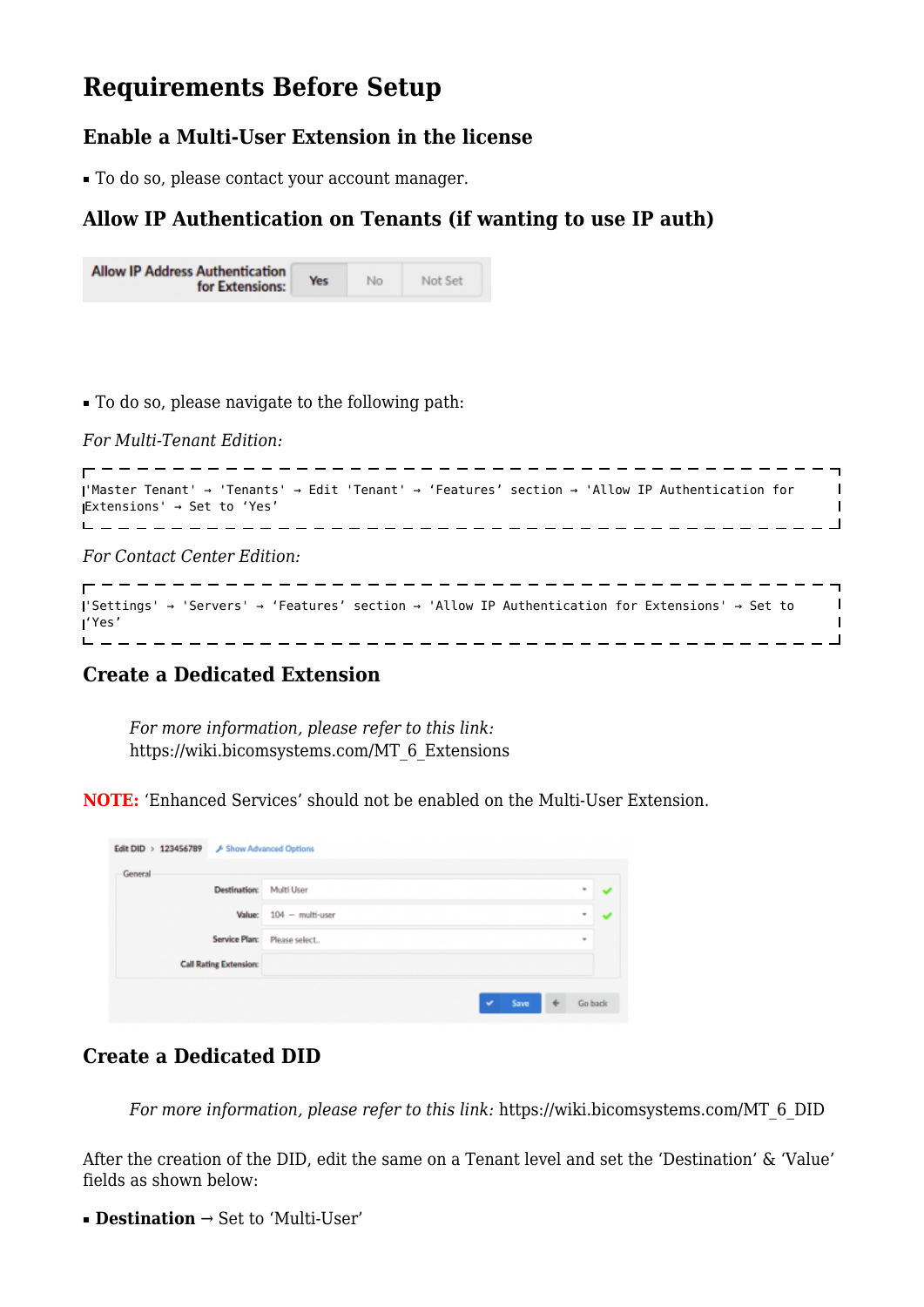(Select box)

■ **Value** → Set to a dedicated Multi-User Extension

(Select box)

# **Registration Method**

When setting a Multi-User Extension by using a registration method, a user should navigate to the following path:

*For Contact Center Edition:*

'Home' → 'Extensions' → Edit dedicated 'Extension' for a Multi-User  $\overline{\phantom{a}}$ *For Multi-Tenant Edition:*

'Tenant' in question → 'Home' → 'Extensions' → Edit dedicated 'Extension' for a Multi-User  $\blacksquare$ --------------------------------

*The following needs to be set on the Multi-User Extension:*

- **Username**
- **Secret password**

**NOTE:** All mentioned information set on a Multi-User Extension above **must be set in the same way** on the remote side as well.

*Further, it is very important to set the following on the remote side:*

**• FROM USER:** Must contain the Tenant number & Extension number

*For a proper caller ID to be sent from the remote side, it needs to be sent through:*

■ **RPID** (Remote-Party-ID)

■ **PAI** (P-Asserted-Identity)

## **More about RPID**

The Remote Party ID (RPID) header field enables popular services as well as some regulatory and public safety requirements.

These services include the following:

- calling identity delivery
- calling identity delivery blocking
- tracing originator of call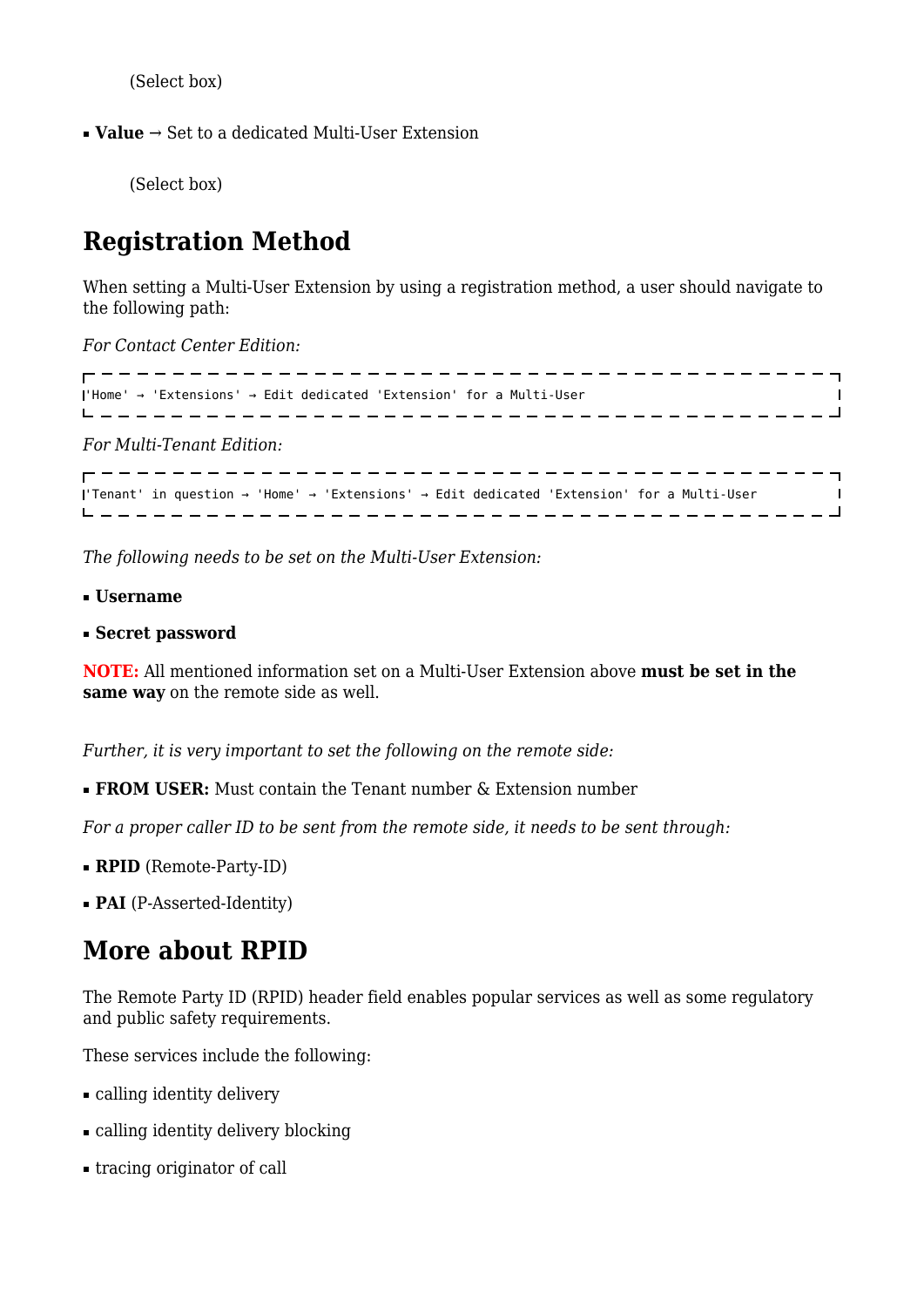# **More about PAI**

The P-Asserted-Identity (PAI) and Privacy headers are defined in [RFC 3325](http://tools.ietf.org/html/rfc3325). The P-Asserte- -Identity contains the caller ID information for the call on the INVITE SIP packet. The Privacy header contains information on which parts of the caller ID are private.

## **IP Authentication Method**

When setting a Multi-User Extension by using an IP authentication method, a user should navigate to the following path:

*For Contact Center Edition:*

'Home' → 'Extensions' → Edit a dedicated 'Extension' for a Multi-User 

*For Multi-Tenant Edition:*

'Tenant' in question → 'Home' → 'Extensions' → Edit a dedicated 'Extension' for a Multi-User  $\blacksquare$ 

In order for an IP authentication to be set correctly, a user should populate the suggested fields in the following way:

| <b>Incoming IP addresses</b> 10.10.10.10<br>(new line separated): |                               | n. |
|-------------------------------------------------------------------|-------------------------------|----|
|                                                                   | <b>Insecure:</b> port, invite |    |

|  | Host: 10.10.10.10 |  |
|--|-------------------|--|
|--|-------------------|--|

**• Incoming IP addresses (new line separated)**  $\rightarrow$  Set an IP address from the remote side

 $[(0-9)]$ 

**• Insecure**  $\rightarrow$  Set to 'port, invite'

(Select box)

■ **Host** → Must contain the same IP address set in the **'Incoming IP addresses'**